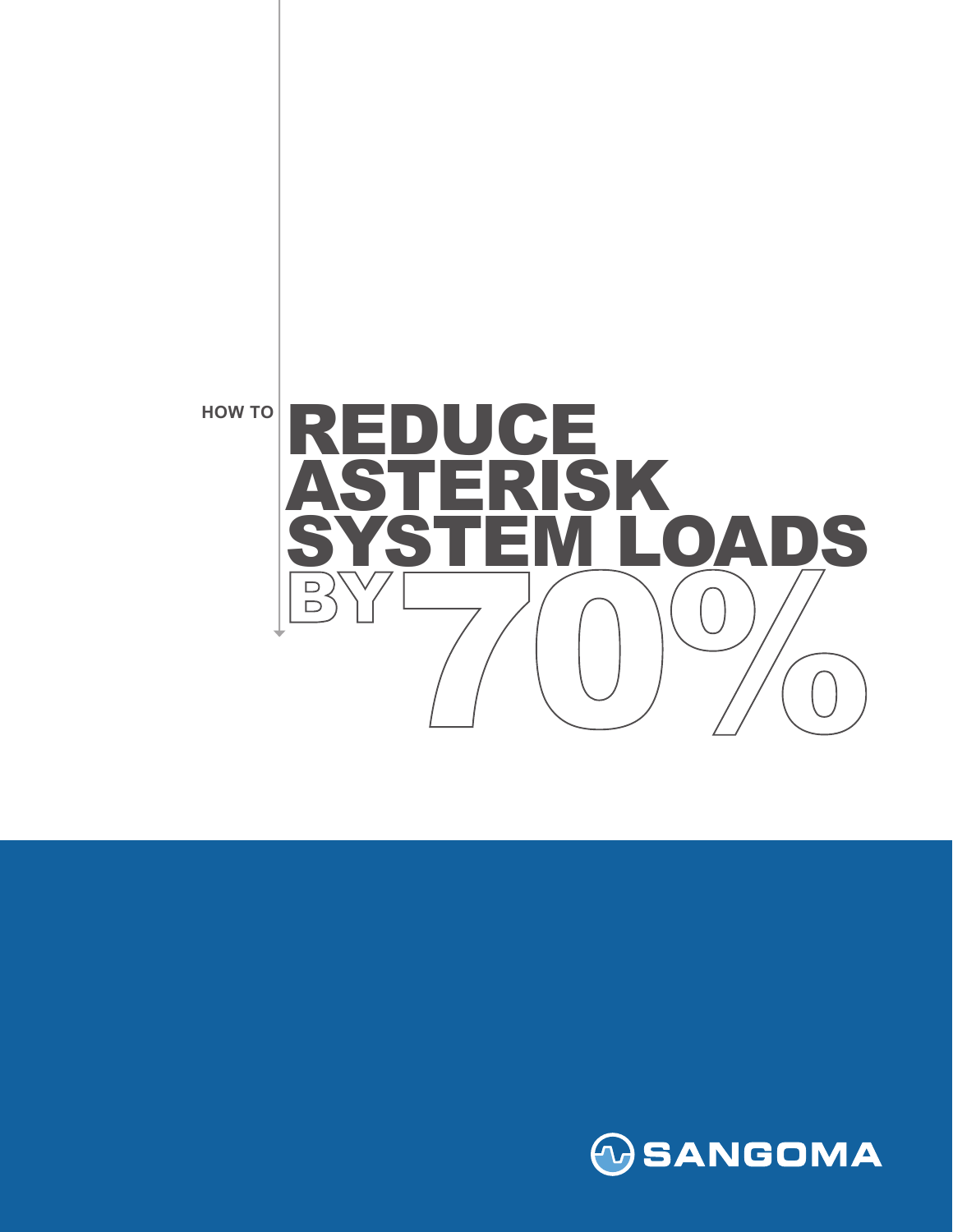This document expresses views and commentaries on telecom systems and architectures, and does not necessarily reflect precise product capabilities at time of publishing. This is due to the complexity of telecommunications systems design and the many interactive variables affecting system performance. Statements in this or any other Sangoma document about product performance are guidelines only. Actual performance results may vary based on specific application and system design. Please consult Sangoma to determine how this document can apply to your system design.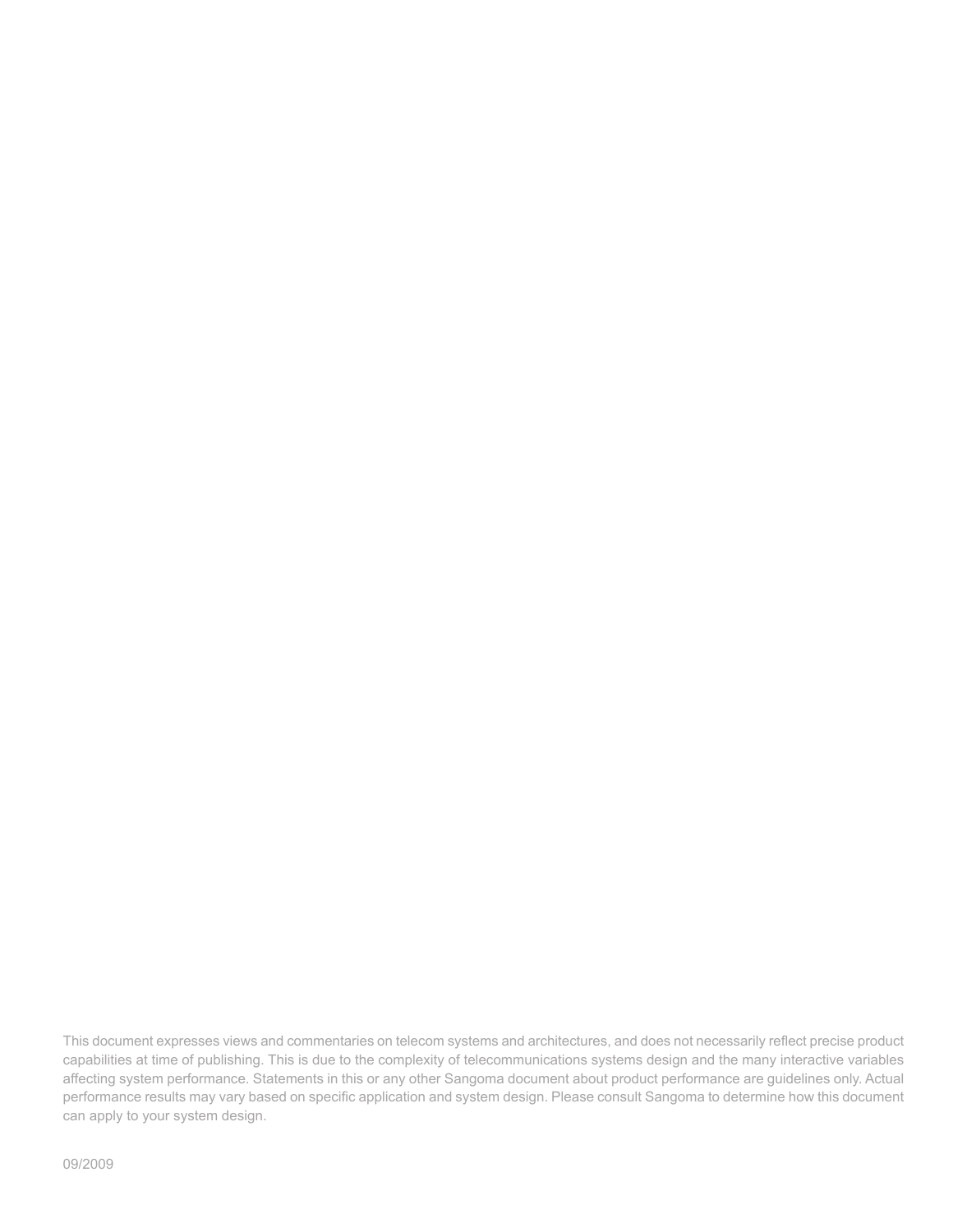# **Why is it important to be able to reduce system loads on an Asterisk® system?**

The system load related to PSTN connectivity is a constant drain on system resources, much like a tax on your processor that you have to pay before you can do anything useful.

Any Asterisk system will always be more reliable under lower system load. But when trying to configure really large systems, that support 400 simultaneous calls or more, excessive system loads can force the use of additional servers. Likewise, minimally embedded PBX systems – intended to support only a few analog ports – can be employed to handle a T1/E1 and more, simply by reducing system load.

## So how do you do it?

#### **Zaptel/dahdi with Adjustable Chunk Size**

By default, zaptel/dahdi runs with an 8 byte chunk size. This equates to an interrupt every 1ms from TDM hardware. The default chunk size of 8 bytes exists because of the constraints of running the software-based echo cancellation that was originally designed into the zaptel drivers. However, since Sangoma introduced hardware-based echo cancellation to the Asterisk community in 2005, this constraint has been eliminated except for the smaller analog installations that still use the zaptel/dahdi echo cancellation routines.

Thus, the developers of zaptel/dahdi have now introduced a configurable chunk size that can be taken advantage of by any card that incorporates hardware echo cancellation.

All non-analog Sangoma hardware is able to automatically detect the zaptel/dahdi chunk size and adjust accordingly. You can configure zaptel/dahdi for 8 bytes (1 ms - default), 16 bytes (2 ms), 40 bytes (5 ms) or 80 bytes (10 ms) chunk size.

#### What does that do for you?

It reduces the interrupt and context switching loads for the driver to a small fraction of its 1 ms value. Both the loads due to interrupt handling and context switches (changes from user space to kernel space) are reduced. The interrupts have to be handled whether or not calls are up, while the context switching load depends on the number of active calls.

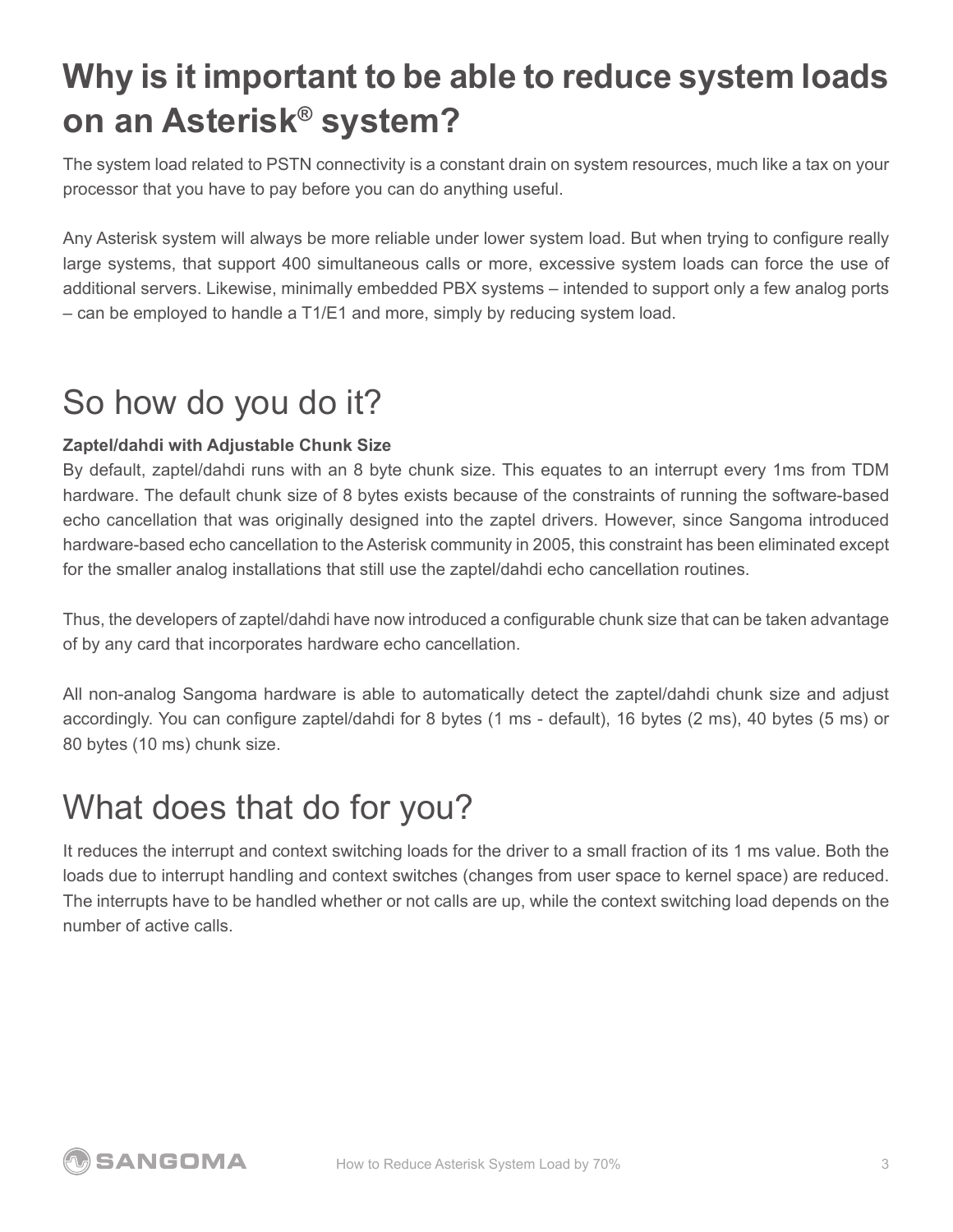# What do you get?

The results below are for a machine with an Intel® Core™2 Quad CPU Q9550 @ 2.83GHz with 4 Gbytes of RAM. Two A108D (8-port digital card with hardware echo cancellation) cards provided a 496 call capacity (31 channels per span x 16 E1 spans). A small user program emulating the Asterisk zaptel/dahdi interface was used to exercise the driver. It avoided the variations of load in user space that would occur with Asterisk itself, and allowed the use of the channels, normally used for the D channel, to be used for "calls" adding it to the steady system load. Performance under real Asterisk is the same, except with greater variability.



The reductions are quite dramatic. At 496 calls, the system load was reduced from 26% to 7%, as the chunk size goes from 8 bytes (1 ms) to 80 bytes (10 ms). That's a decrease of over 70%. At idle, the reduction went from 15% down to a negligible 1%.

Nearly all the benefit is achieved by using a chunk size of 40 bytes, which is the maximum that gives reliable timing for meetme and music on hold. However, if you really want to go to the maximum, the cards all have an alternate timer that can be used for meetme synchronization.

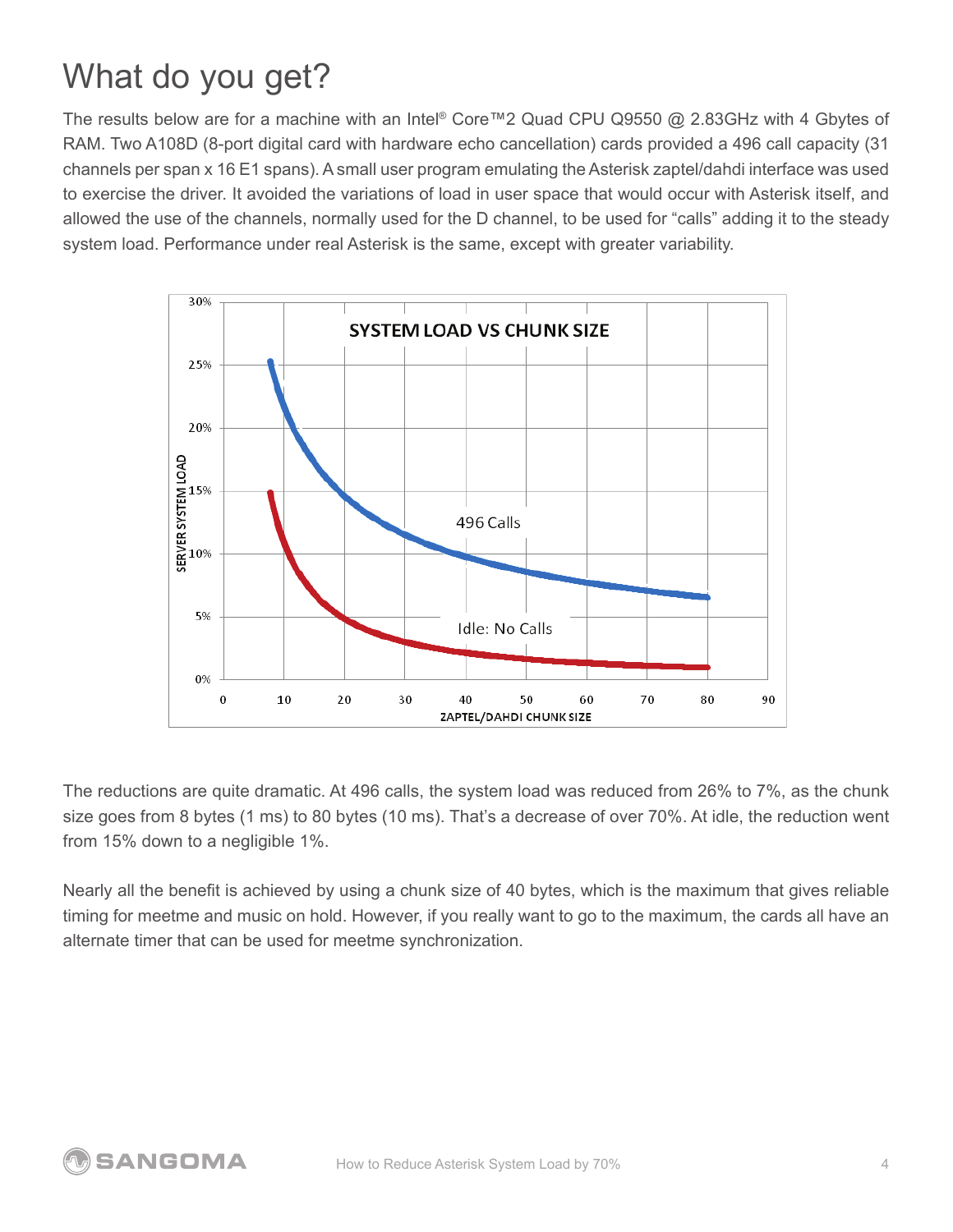## What are the limitations?

- 1. This does not work for ANALOG and T1/E1 E&M wink. This is because zaptel/dahdi currently hard-codes the chunk size to 8 in some of the Analog/RBS timing routines.
- 2. You have to use a card with hardware echo cancellation. The software echo cancellation routines in zaptel/ dahdi, or the OSLEC will not handle the larger chunk sizes well.
- 3. This does not apply for Sangoma's SMG/boost solutions that use chan\_woomera. For alternate ways of achieving high performance with SMG/boost, please contact sales@sangoma.com.

#### How do you do it?

To configure zaptel/dahdi for higher chunk size:

```
 ./Setup install --zap-chunk=<CHUNK SIZE>
```
Where CHUNK SIZE is 8, 16, 40 or 80, setup will patch zaptel/dahdi source for selected chunk size and will remove wct4xxx (Digium) driver from the zaptel/dahdi Makefile. The reason for the wct4xxx removal is that the wct4xxx driver does not support any chunk size other than 8 bytes (1 ms).

Once setup recompiles zaptel/dahdi and wanpipe drivers, there are no other configuration changes needed. Just start wanpipe and zaptel/dahdi and Asterisk:

```
 wanrouter start
 ztcfg –vvv
 asterisk -c -r
```
To confirm that you are running with new zaptel/dahdi chunk size, run: ifconfig w1g1

And confirm that the MTU = configured chunk size. Please contact Sangoma for technical support at **techdesk@sangoma.com** or **+1 905 474 1990**.

### The future

The zaptl/dahdi design is an amazing piece of work, but was never designed for large systems, or systems not as large, yet still operate on marginal software. There is – believe it or not – still considerable scope for further significant reductions in system load by changing the system architecture. Watch for additional information from Sangoma for lowering system loads using SMG/woomera on Asterisk, FreeSwitch, Yate and others.

*Asterisk is a registered trademark of Digium Corporation.*

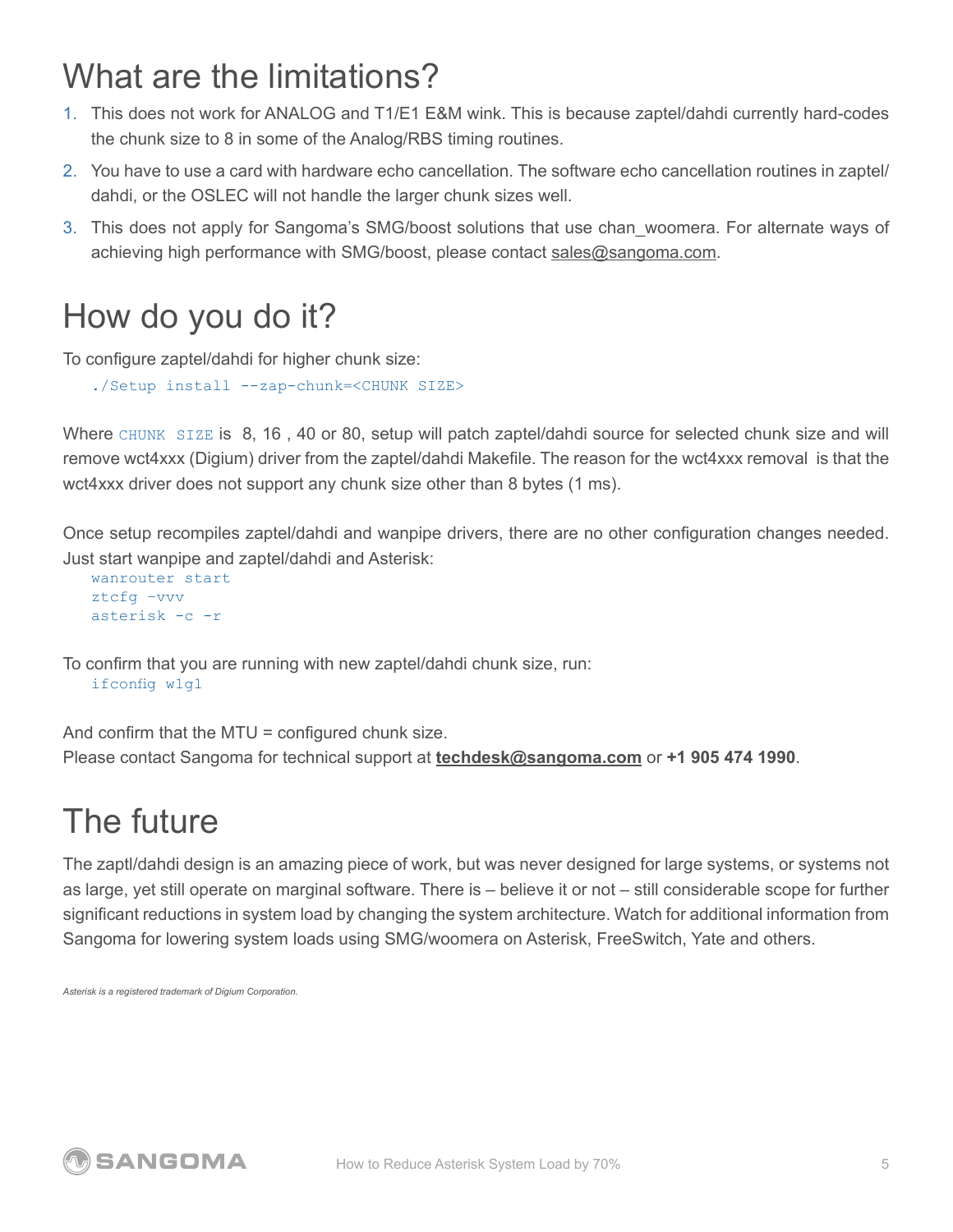# **Appendix** Machine Configuration

Machine Info:

cat /proc/cpu

|                                    | [root@tesla ~ ]# cat /proc/cpuinfo                                                        |
|------------------------------------|-------------------------------------------------------------------------------------------|
| processor                          | $\colon 0$                                                                                |
| vendor id                          | : GenuineIntel                                                                            |
| cpu family : 6                     |                                                                                           |
| model                              | $\therefore$ 23                                                                           |
|                                    | model name : Intel (R) Core (TM) 2 Quad CPU Q9550 @ 2.83GHz                               |
| stepping                           | $\cdots$ $\cdots$ $\cdots$                                                                |
| cpu MHz                            | : 2842.866                                                                                |
| cache size : 6144 KB               |                                                                                           |
| physical id : 0                    |                                                                                           |
| siblings                           | $\therefore$ 4                                                                            |
| core id                            | $\sim$ $\sim$ $\sim$ 0                                                                    |
| cpu cores : 4                      |                                                                                           |
| fdiv bug                           | $\ldots$ : no                                                                             |
| hlt bug                            | $\ldots$ $\ldots$                                                                         |
| f00f bug                           | : no                                                                                      |
|                                    | $\ldots$ $\ldots$                                                                         |
| coma bug                           | : yes                                                                                     |
| fpu                                |                                                                                           |
| fpu exception : yes<br>cpuid level | : 13                                                                                      |
|                                    |                                                                                           |
| wp                                 | : yes                                                                                     |
| flags                              | : fpu vme de pse tsc msr pae mce cx8 apic mtrr pge mca cmov pat pse36 clflush             |
|                                    | dts acpi mmx fxsr sse sse2 ss ht tm pbe nx lm constant tsc pni monitor ds cpl vmx smx est |
| tm2 cx16 xtpr lahf lm              |                                                                                           |
| bogomips                           | : 5688.50                                                                                 |
| processor                          | $\therefore$ 1                                                                            |
|                                    | vendor id : GenuineIntel                                                                  |
| cpu family : 6                     |                                                                                           |
| model                              | $\therefore$ 23                                                                           |
|                                    | model name : Intel (R) Core (TM) 2 Quad CPU Q9550 @ 2.83GHz                               |
| stepping                           | $\therefore$ 10                                                                           |
| cpu MHz                            | : 2842.866                                                                                |
| cache size                         | : 6144 KB                                                                                 |
| physical id : 0                    |                                                                                           |
| siblings                           | $\therefore$ 4                                                                            |
| core id                            | $\cdot$ 1                                                                                 |
| cpu cores                          | : 4                                                                                       |
| fdiv bug                           | : no                                                                                      |
| hlt_bug                            | : no                                                                                      |
| f00f bug                           | : no                                                                                      |
| coma bug                           | : no                                                                                      |
| fpu                                |                                                                                           |
|                                    |                                                                                           |
|                                    | : yes                                                                                     |
| fpu exception                      | : yes                                                                                     |
| cpuid level                        | : 13                                                                                      |
| wp<br>flags                        | : yes<br>: fpu vme de pse tsc msr pae mce cx8 apic mtrr pge mca cmov pat pse36 clflush    |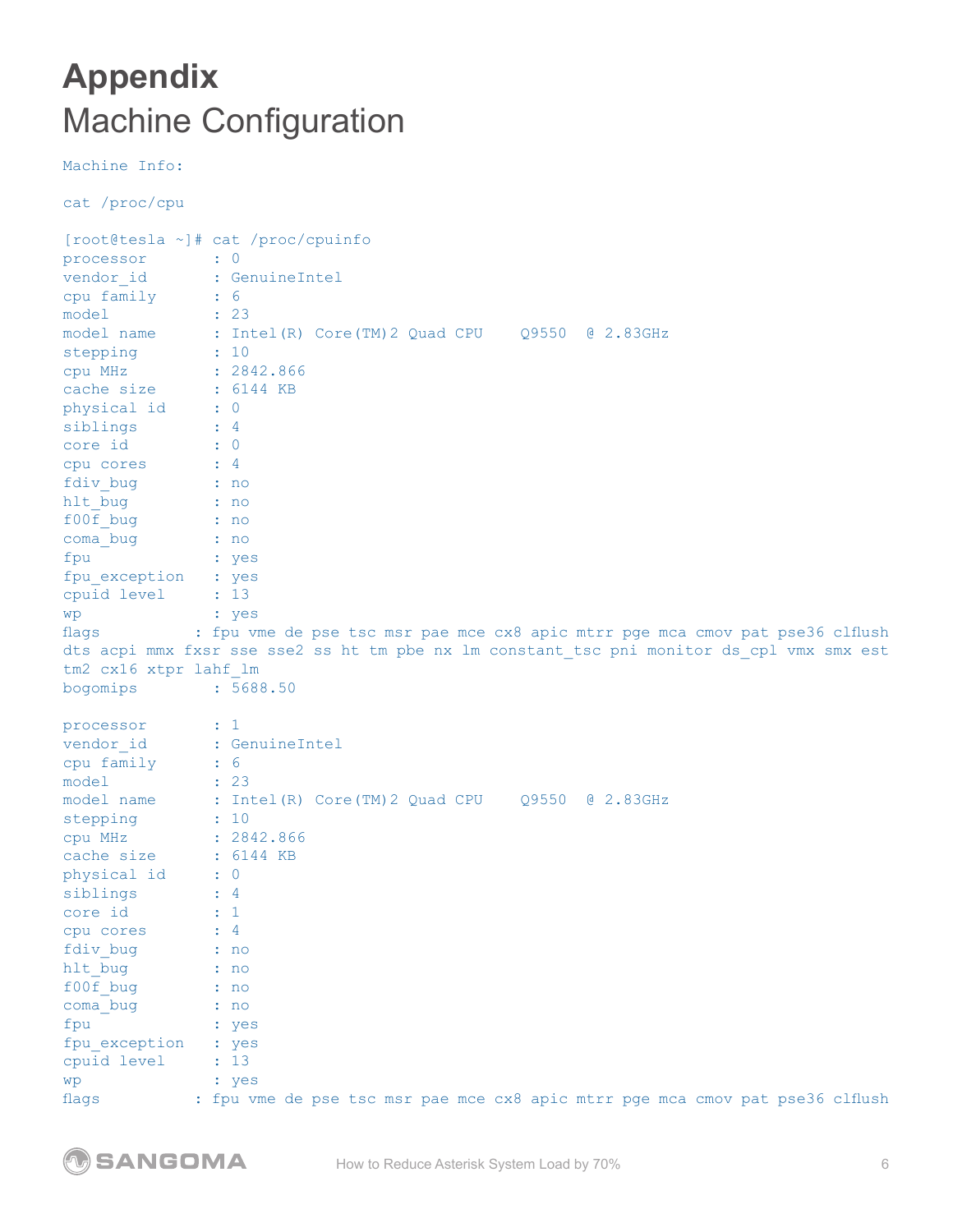dts acpi mmx fxsr sse sse2 ss ht tm pbe nx lm constant\_tsc pni monitor ds\_cpl vmx smx est tm2 cx16 xtpr lahf\_lm bogomips : 5685.57 processor : 2<br>vendor id : Go : GenuineIntel<br>: 6 cpu family : 6<br>model : 23  $model$ model name : Intel(R) Core(TM)2 Quad CPU Q9550 @ 2.83GHz<br>stepping : 10 stepping : 10<br>
cpu MHz : 2842.866 cpu MHz : 2842.866 cache size : 6144 KB physical id : 0 siblings : 4 core id : 2 cpu cores : 4 fdiv\_bug : no<br>hlt bug : no hlt bug f00f bug : no coma\_bug : no<br>fpu : yes fpu : yes fpu\_exception : yes cpuid level : 13 wp : yes flags : fpu vme de pse tsc msr pae mce cx8 apic mtrr pge mca cmov pat pse36 clflush dts acpi mmx fxsr sse sse2 ss ht tm pbe nx lm constant\_tsc pni monitor ds\_cpl vmx smx est tm2 cx16 xtpr lahf\_lm bogomips : 5685.59 processor : 3 vendor\_id : GenuineIntel cpu family : 6 model : 23 model name : Intel(R) Core(TM)2 Quad CPU Q9550 @ 2.83GHz<br>stepping : 10 stepping : 10 cpu MHz : 2842.866 cache size : 6144 KB physical id : 0 siblings : 4 core id : 3<br>cpu cores : 4 cpu cores fdiv\_bug : no<br>hlt bug : no hlt\_bug : no<br>f00f bug : no f00f bug coma\_bug : no fpu : yes fpu exception : yes cpuid level : 13 wp : yes fl ags : fpu vme de pse tsc msr pae mce cx8 apic mtrr pge mca cmov pat pse36 clfl ush dts acpi mmx fxsr sse sse2 ss ht tm pbe nx lm constant\_tsc pni monitor ds\_cpl vmx smx est tm2 cx16 xtpr lahf\_lm<br>bogomips : 5685.60 bogomips :

cat /proc/memory [root@tesla ~]# cat /proc/meminfo MemTotal: 3369408 kB

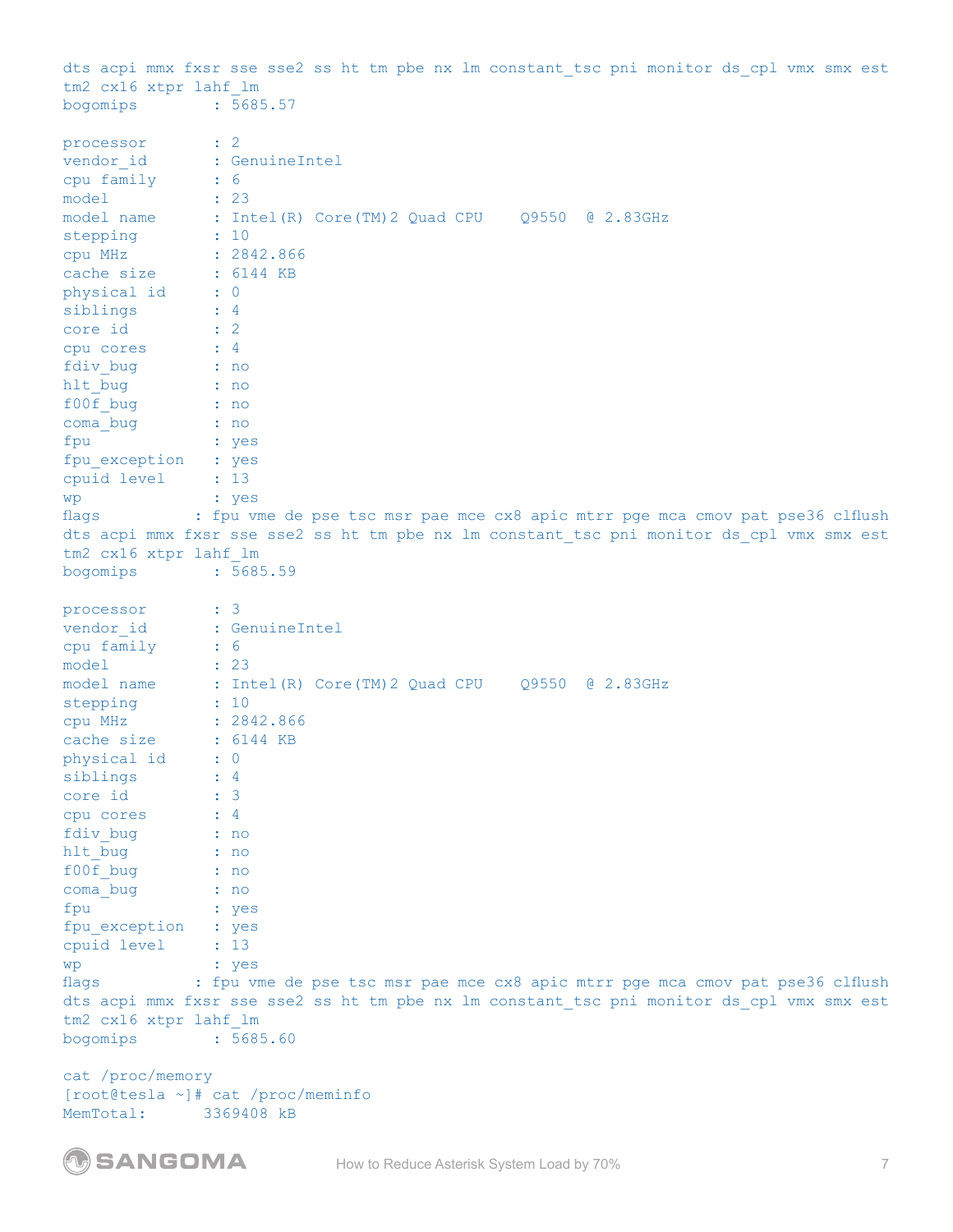| MemFree:<br>Buffers:<br>Cached:<br>SwapCached:<br>Active:<br>Inactive:<br>HighTotal:<br>HighFree: 868080 kB<br>LowTotal: 879552 kB<br>LowFree: 12892 kB<br>SwapTotal: 923728 kB<br>SwapFree: 923728 kB<br>Dirty:<br>Writeback:<br>AnonPages: 223984 kB<br>Mapped:<br>Slab:<br>PageTables:<br>NFS Unstable:<br>Bounce:<br>CommitLimit: 2608432 kB<br>Committed AS: 410352 kB<br>VmallocTotal: 114680 kB<br>VmallocUsed: 45960 kB<br>VmallocChunk:<br>HugePages Total: | 880972 kB<br>593672 kB<br>1377928 kB<br>$0$ $kB$<br>910204 kB<br>1285396 kB<br>2489856 kB<br>80 kB<br>$0$ $kB$<br>67616 kB<br>266820 kB<br>5708 kB<br>0 kB<br>$0$ $kB$<br>64500 kB<br>$\overline{0}$          |                      |                      |                      |    |        |                            |         |                                  |  |
|----------------------------------------------------------------------------------------------------------------------------------------------------------------------------------------------------------------------------------------------------------------------------------------------------------------------------------------------------------------------------------------------------------------------------------------------------------------------|---------------------------------------------------------------------------------------------------------------------------------------------------------------------------------------------------------------|----------------------|----------------------|----------------------|----|--------|----------------------------|---------|----------------------------------|--|
| HugePages Free:<br>Typical vmstat outputs                                                                                                                                                                                                                                                                                                                                                                                                                            | O<br>Chunk size= 8 bytes, no load                                                                                                                                                                             |                      |                      |                      |    |        |                            |         |                                  |  |
| $\mathbf{b}$<br>$\mathbf{r}$<br>swpd<br>$0\quad 0$                                                                                                                                                                                                                                                                                                                                                                                                                   | procs -----------memory--------- ---swap-- ----io---- --system-- -----cpu------<br>buff cache<br>free<br>0 798684 591196 1459432<br>Chunk size= 8 bytes, 496 channels                                         | si<br>$\overline{0}$ | SO<br>$\overline{0}$ | bi<br>$\overline{0}$ | bo | 0 3027 | in cs us sy id wast<br>514 | 0 14 86 | $\overline{0}$<br>$\overline{0}$ |  |
|                                                                                                                                                                                                                                                                                                                                                                                                                                                                      | procs ------------memory---------- ---swap-- -----io---- --system-- -----cpu------<br>r b swpd free buff cache si so bi bo in csus sy idwast<br>4 0 0 625020 589796 1459612 0 0 0 0 0 3071 65015 12 26 62 0 0 |                      |                      |                      |    |        |                            |         |                                  |  |
|                                                                                                                                                                                                                                                                                                                                                                                                                                                                      | Chunk size= 80 bytes, no load                                                                                                                                                                                 |                      |                      |                      |    |        |                            |         |                                  |  |
|                                                                                                                                                                                                                                                                                                                                                                                                                                                                      | procs -------------------------- ---swap-- -----io---- --system-- -----cpu------<br>r b swpd free buff cache si so bi bo in csus sy idwast<br>0 0 0 0 882400 593672 1377936 0 0 0 0 0 0 1226 446 0 1 99 0 0   |                      |                      |                      |    |        |                            |         |                                  |  |
|                                                                                                                                                                                                                                                                                                                                                                                                                                                                      | Chunk size= 80 bytes, 496 channels                                                                                                                                                                            |                      |                      |                      |    |        |                            |         |                                  |  |
|                                                                                                                                                                                                                                                                                                                                                                                                                                                                      | procs ------------memory---------- ---swap-- -----io---- --system-- -----cpu------<br>r b swpd free buff cache si so bi bo in csussyidwast<br>6 0 0 706272 591500 1377936 0 0 0 0 0 1209 46195 12 6 81 0 0    |                      |                      |                      |    |        |                            |         |                                  |  |